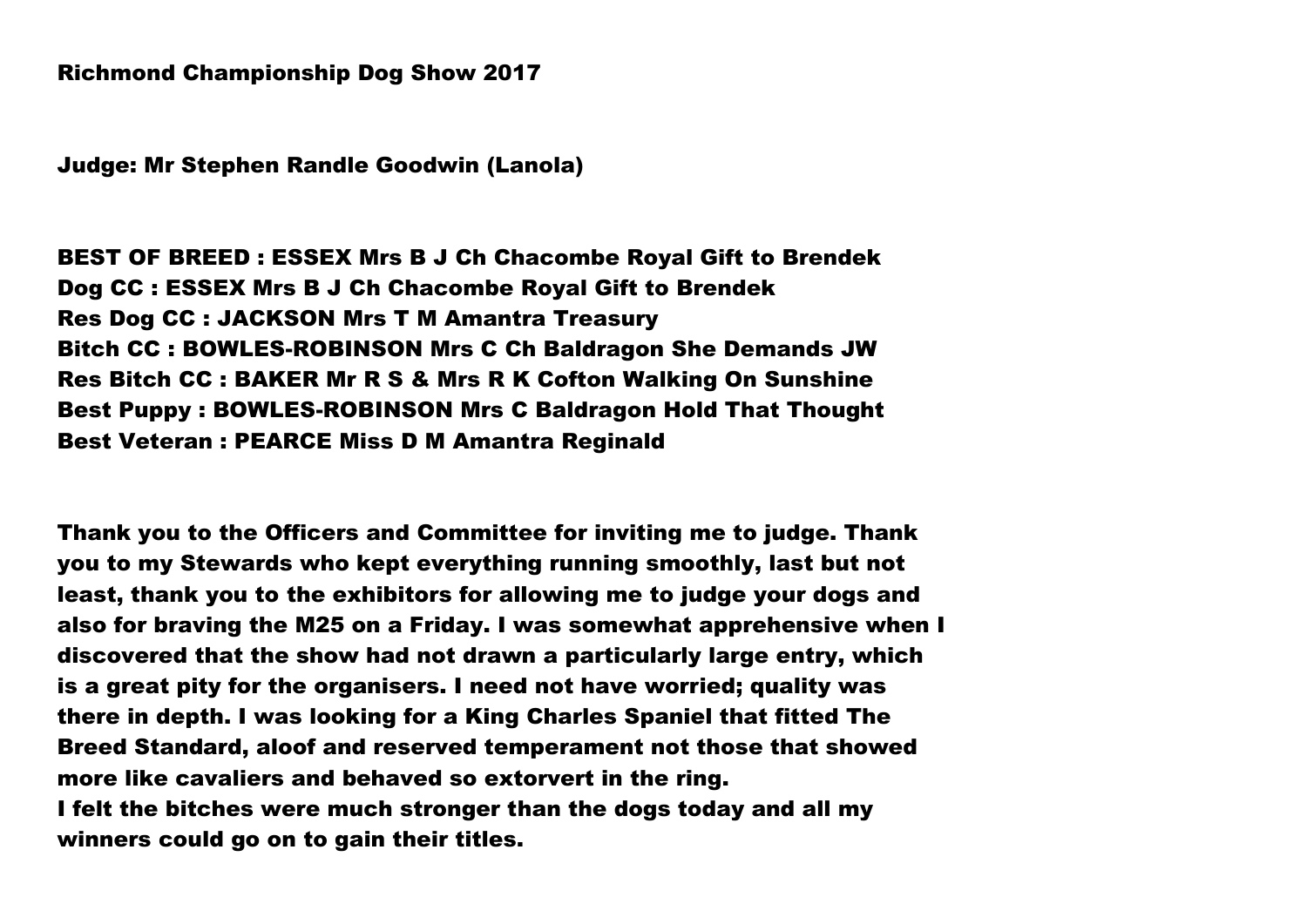Class 154 VD (1 Entries) Abs: 0 1st: PEARCE Miss D M Amantra Reginald Tricolour, A very full masculine head very large dark eyes, lovely dome, and correct ear placement. Really well filled under the eyes, yet soft gentle mouth line, lovely overall size with compact cobby body, moved well in both directions possessing a level topline standing and on the move. Presented in very nice condition. Best Veteran Dog & Best Veteran

Class 155 PD (1 Entries) Abs: 0 1st: FRENCH, Miss M C & TRAYNOR Mr B Mitapip Elusive Ruby Promising Ruby well proportioned throughout. He showed well with lots of confidence, pleasing head, dark eyes, good pigmentation. Typical ruby so immature at present, just needs time to mature. Best puppy Dog

Class 156 JD (2 Entries) Abs: 1 1st: PEARCE Miss D M Downsbank Troubadour Over Ozzymoon Tricolour very unsettled and needs to gain more body, dark eyes, good reach of neck, straight front, level topline, with good tail set, well angulated, moved ok, very hard to assess as he was very unsettled.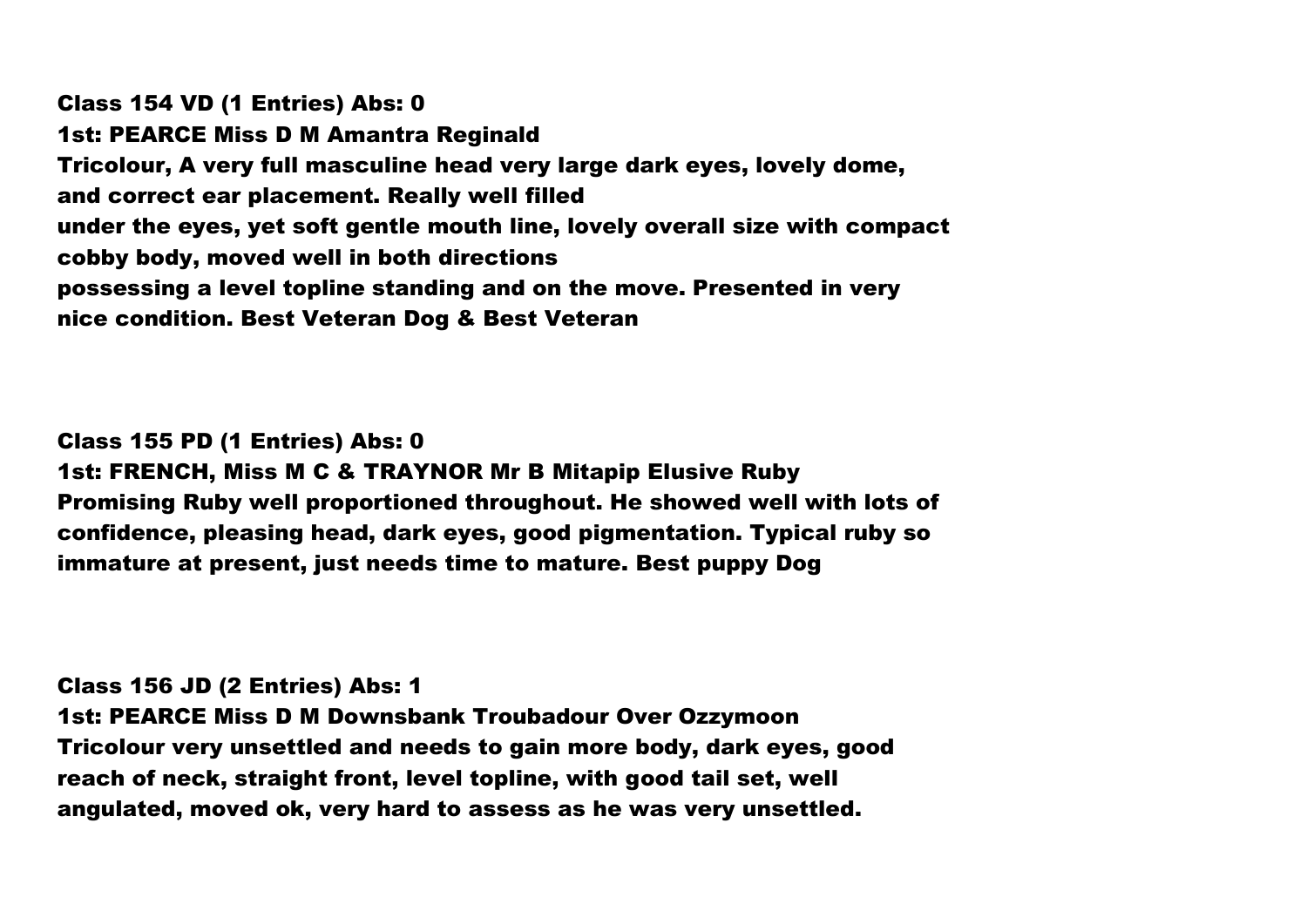#### Class 157 PGD (3 Entries) Abs: 0

1st: PORTINGALE Mr & Mrs P & J C Jacrianna King's Ransome Well balanced extrovert black & tan, pleasing head, good width of jaw, nice size, moved well, straight front, needs a little more maturity to complete the picture, but very promising, presented in nice condition. 2nd: REX-PARKES Mr M Downsbank Glittering Image Blenheim that had a superb domed head with excellent rise to skull, dark lustrous eyes, I like this dog a lot, caught my eye as soon has he entered the ring, sadly today was out of coat. Moved out well and has a very good topline, excellent tail set, showed with lots of confidence, put down in very nice condition.

3rd: MELVILLE Miss C Amantra Chorale

#### Class 158 LD (2 Entries) Abs: 1

1st: PASCOE, Mrs M & PASCOE Miss C Cavella Cookie Of Cwmtirion Quality Tricolour with a lots to like about him. Excellent rise of skull, large, round, dark eyes, good nose placement, wide open nostrils, soft gentle expression, low set ears that were well feathered, good neck and shoulders, level topline very nice silky coat and presented in lovely condition. I seriously considered him for the reserve cc.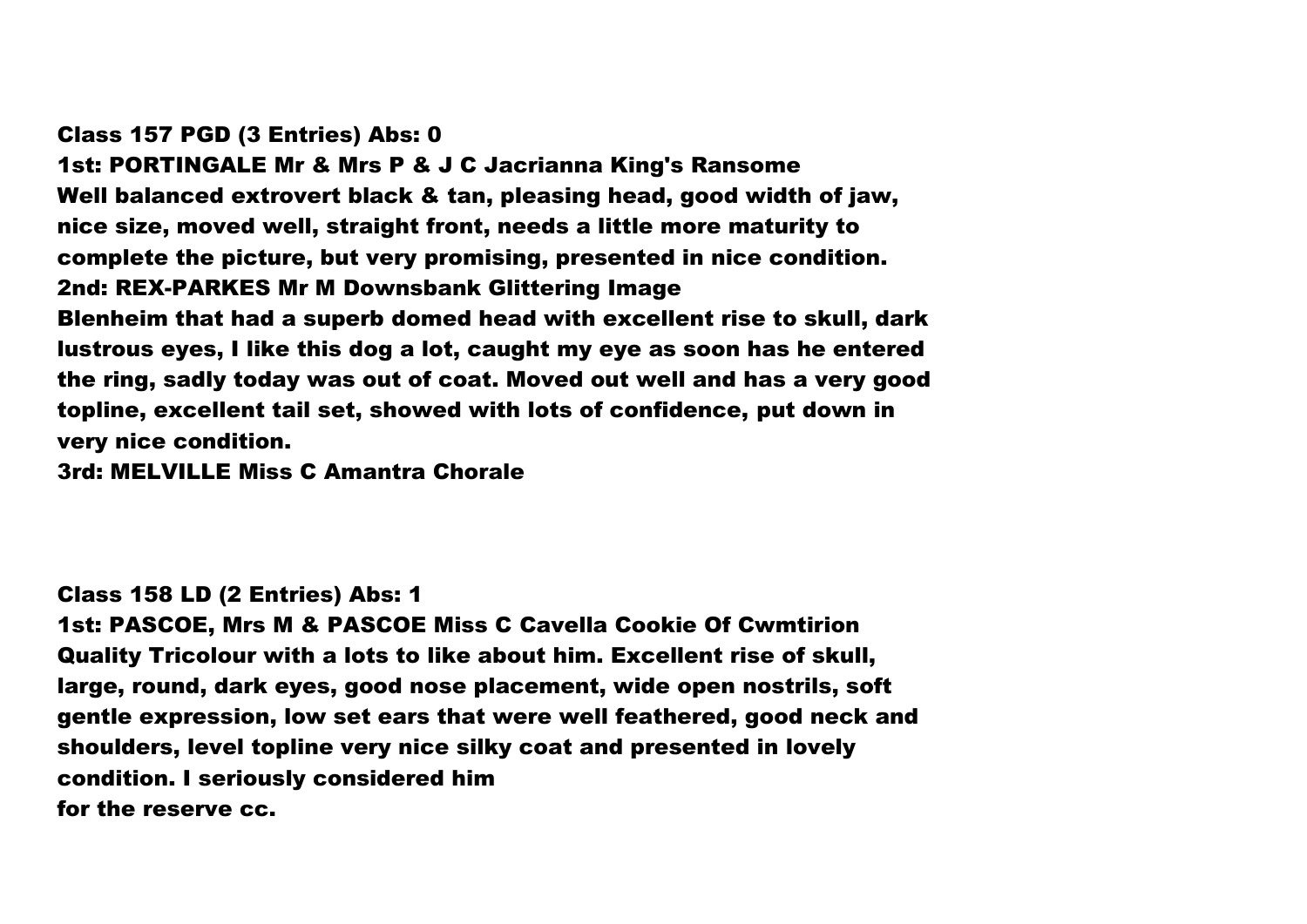### Class 159 OD (5 Entries) Abs: 3

1st: ESSEX Mrs B J Ch Chacombe Royal Gift to Brendek Quality Tricolour with excellent rise to skull and good width of jaw, low set ears in line with his eyes which were dark and round, giving a lovely soft expression, but still masculine, dark pigmentation, straight front with ample neck, excellent topline, great tail set and carried just at right height, well angulated which allowed him to move freely, maintaining a super firm topline, Typical Charlie temperament displaying a refined and aloof attitude. Presented in pristine condition pleased to award him the CC & BOB

## 2nd: JACKSON Mrs T M Amantra Treasury

Blenheim with a stronger, masculine head, I just preferred the rise of skull on the winner. Scores in outline and being so well balanced and super bone and substance, silky coat of the correct texture, moved well and with level topline,

presented in very nice condition. Pleased to award him the Reserve CC

# Class 160 VB (2 Entries) Abs: 0

1st: SELLEN Mrs J E Vashdown Contralto

Tricolour, lovely size and she carries herself at all times with real dignity. An attractive head with all correct points. Lovely level topline and she is so free and active in covering the ring when moving. Best Veteran Bitch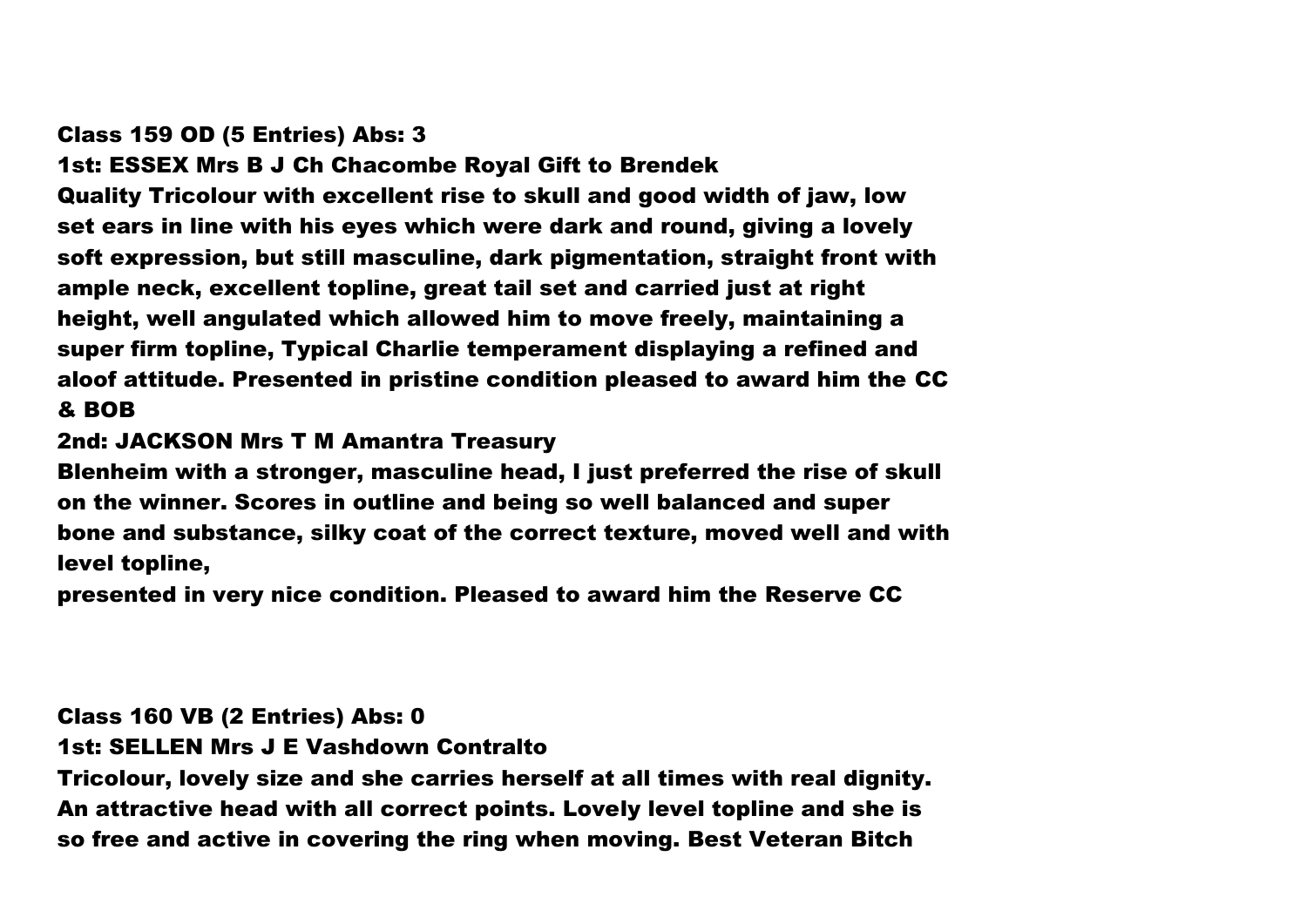2nd: JUNIPER Mrs C A Lewiscarol Lady Divine

Black/Tan, well balanced, cobby body, sweet head and expression, moved well when settled and enjoying her outing, just showed her age which she carries with grace.

### Class 161 PB (4 Entries) Abs: 2

1st: BOWLES-ROBINSON Mrs C Baldragon Hold That Thought Blenheim, ultra feminine with the most beautifully head and profile, correct dome, well filled muzzle, good nose placement and good width of underjaw to balance muzzle, really dark eyes, good front with lovely round bone, short back, good hind angulation, moved very soundly. Another promising puppy with a bright future.

Best Puppy In Breed

2nd: BLEWETT, Mr J & SMITH Mr R Othmese Celtic Purdita Black/Tan, attractive with really short back, good bone for a bitch her

age, sweet head, lovely dark eyes and bright tan markings, raven black coat and of silky straight texture, very confident on the move and attentive for one so young, presented in gleaming condition.

Class 162 JB (4 Entries) Abs: 0 1st: AUSTIN, Mr & Mrs M & BAKER Miss E Cofton Dancing Though Life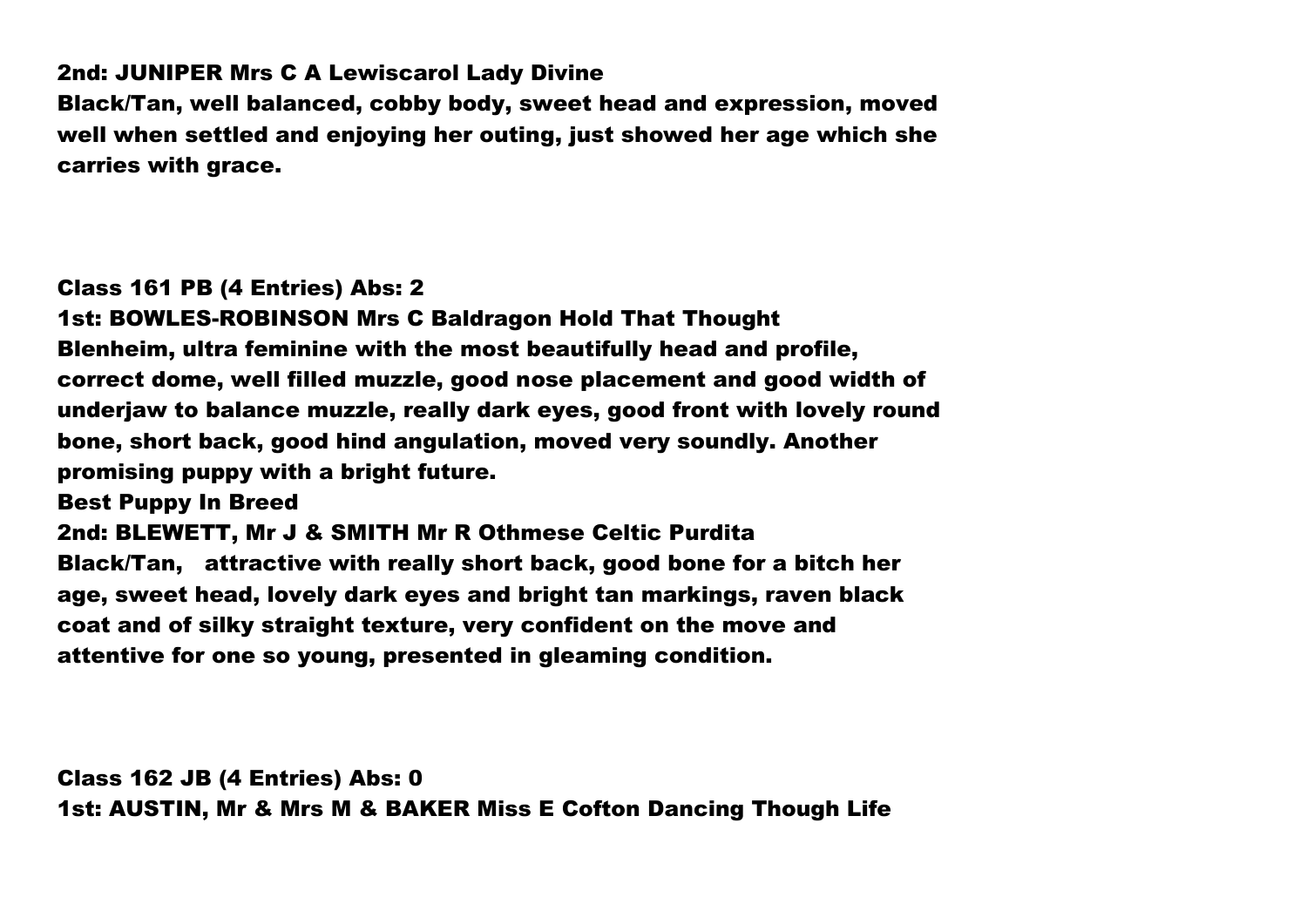Tricolour, quality exhibit, large, round, dark eyes giving an ultra feminine expression, so well balanced and with lovely substance, excellent topline, perfect tailset, straight front and ample reach of neck, spirit level topline well angulated and moved with drive and free flowing movement. One I am sure when fully matured will gain her title. Presented in pristine condition. 2nd: BOWLES-ROBINSON Mrs C Baldragon Hold That Thought See Puppy

3rd: CHAMPION, Mrs C & HARVEY Miss V Lankcombe Clara Bow

#### Class 163 PGB (3 Entries) Abs: 0

1st: BAKER Mr R S & Mrs R K Cofton Fairy Tale JW

Striking Tricolour girl with most glamorous head and lovely ear placement. Long ear leathers and fringing set on low and the darkest of eyes, complete such a soft appealing expression. Good reach of neck and relaxed when moving that showed her level topline. Nice overall size with plenty of body and bone. Another excellent type from this kennel and all this exhibitor's dogs were put down in tip top condition. I considered her for the reserve CC but with the change of handler, become unsettled and had to give way to her kennel mate. Another that should gain her title.

2nd: BLEWETT, Mr J & SMITH Mr R Cofton Tallisker With Othmese Black/Tan, pleasing shape and size, cobby body, feminine head with soft expression, darkest of eyes, good Turn up and cushioning, silky textured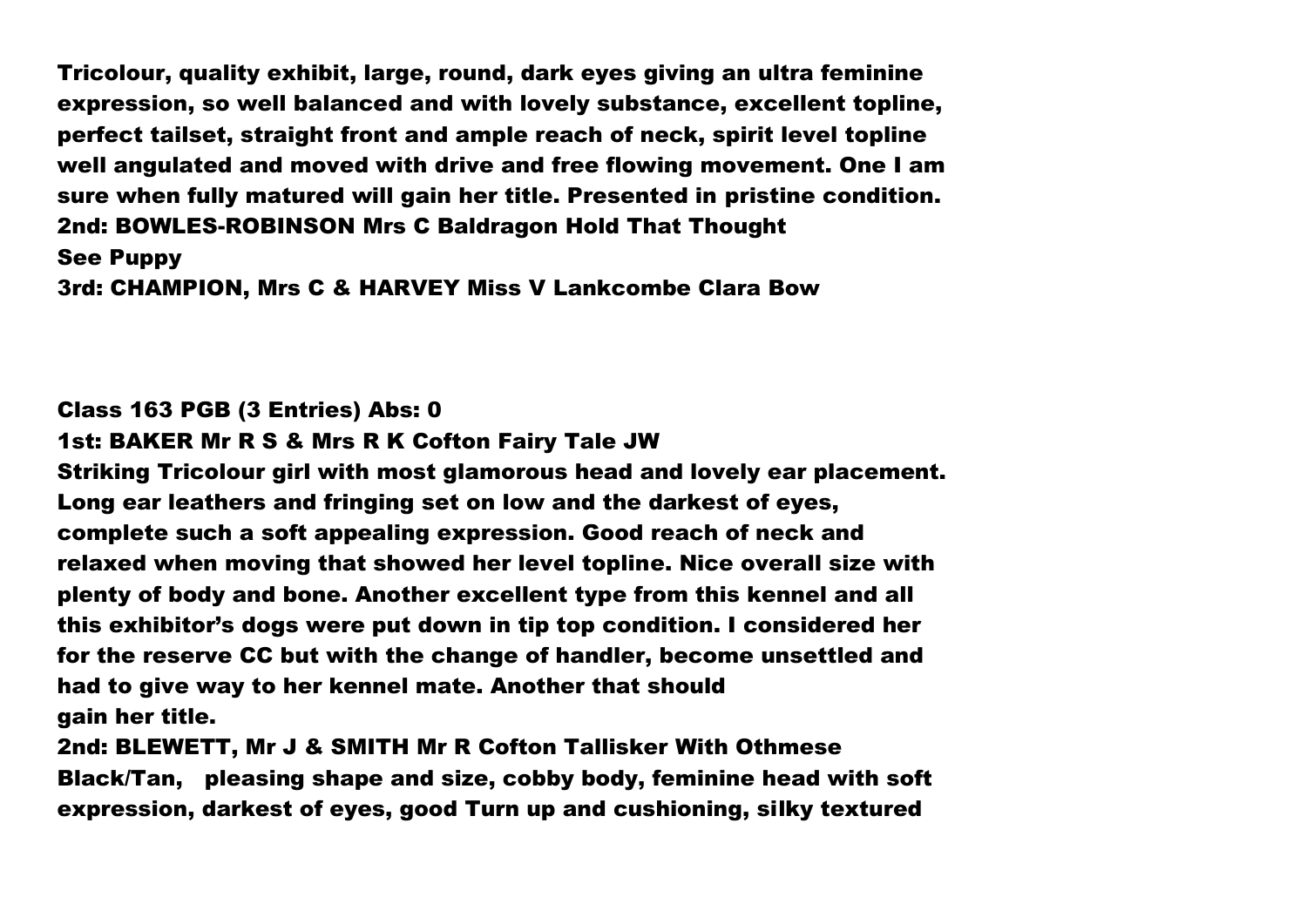coat with rich tan in all the right places, moved soundly with level topline. 3rd: JUNIPER Mrs C A Lewiscarol Lady In Red

# Class 164 LB (3 Entries) Abs: 0

1st: JACKSON Mrs T M Amantra Truffle

Blenheim, lovely head and very feminine, this bitch has a lovely rise to skull, low set ears, as so often in Blenheims you see them more apple headed and a much higher ear set. Not on this girl, she is just right. Coat was silky and well presented and for me displayed a true Charlie Temperament, reserved and has that look of aloofness. Moved very soundly in both directions and skilfully taken at the right pace to show off her qualities. Presented in excellent condition.

### 2nd: BLEWETT, Mr J & SMITH Mr R Othmese Diamond

Tricolour. Good shape and size, nice spring of rib, sound front, level back and good turn of stifles, giving a free movement, pleasing head with dark expressive eyes and good ear set, coat of correct silky texture, just not as compact as the winner.

3rd: JUNIPER Mrs C A Lewiscarol Lady In Red

Class 165 OB (5 Entries) Abs: 0 1st: BOWLES-ROBINSON Mrs C Ch Baldragon She Demands JW